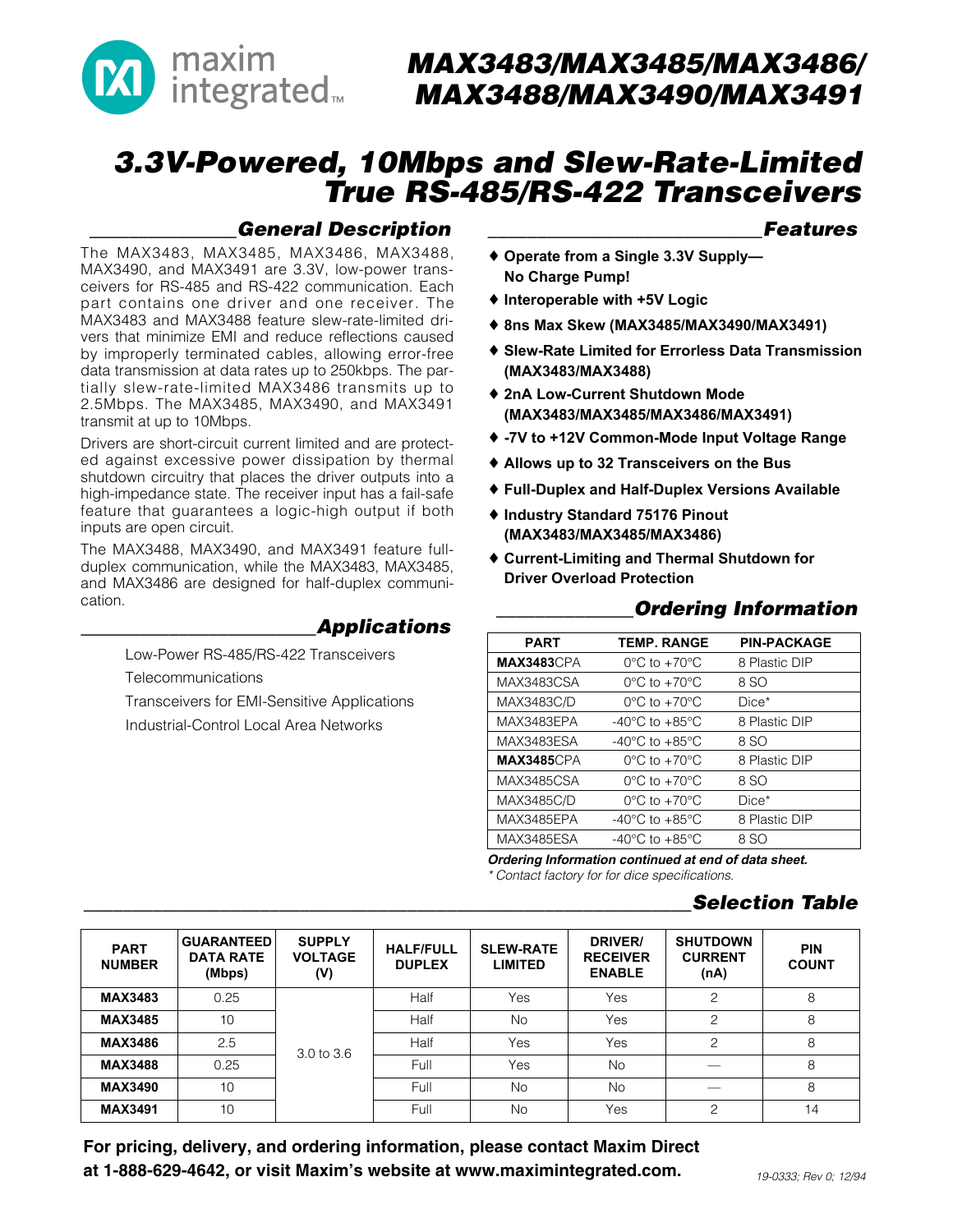#### **ABSOLUTE MAXIMUM RATINGS**

| Continuous Power Dissipation $(T_A = +70^{\circ}C)$    |  |
|--------------------------------------------------------|--|
| 8-Pin Plastic DIP (derate 9.09mW/°C above +70°C) 727mW |  |
| 8-Pin SO (derate 5.88mW/°C above +70°C)471mW           |  |

| 14-Pin Plastic DIP (derate 10mW/°C above +70°C) 800mW |  |
|-------------------------------------------------------|--|
| 14-Pin SO (derate 8.33mW/°C above +70°C)667mW         |  |
| <b>Operating Temperature Ranges</b>                   |  |
|                                                       |  |
|                                                       |  |
|                                                       |  |
| Lead Temperature (soldering, 10sec)+300°C             |  |

Stresses beyond those listed under "Absolute Maximum Ratings" may cause permanent damage to the device. These are stress ratings only, and functional operation of the device at these or any other conditions beyond those indicated in the operational sections of the specifications is not implied. Exposure to absolute maximum rating conditions for extended periods may affect device reliability.

#### **DC ELECTRICAL CHARACTERISTICS**

(V<sub>CC</sub> = 3.3V ±0.3V, T<sub>A</sub> = T<sub>MIN</sub> to T<sub>MAX</sub>, unless otherwise noted. Typical values are at T<sub>A</sub> = +25°C)

| <b>PARAMETER</b>                                                                                                   | <b>SYMBOL</b>         | <b>CONDITIONS</b>                                |                        | <b>MIN</b>     | <b>TYP</b> | <b>MAX</b>   | <b>UNITS</b> |
|--------------------------------------------------------------------------------------------------------------------|-----------------------|--------------------------------------------------|------------------------|----------------|------------|--------------|--------------|
|                                                                                                                    |                       | $R_1 = 100\Omega$ (RS-422), Figure 4             |                        | 2.0            |            |              |              |
| <b>Differential Driver Output</b>                                                                                  | V <sub>OD</sub>       | $R_L = 54\Omega$ (RS-485), Figure 4              |                        | 1.5            |            |              | $\vee$       |
|                                                                                                                    |                       | $R_L = 60\Omega$ (RS-485), Vcc = 3.3V, Figure 5  |                        | 1.5            |            |              |              |
| Change in Magnitude of Driver<br>Differential Output Voltage for<br><b>Complementary Output States</b><br>(Note 1) | $\Delta V_{OD}$       | $R_L = 54\Omega$ or 100 $\Omega$ , Figure 4      |                        |                | 0.2        | $\vee$       |              |
| Driver Common-Mode Output<br>Voltage                                                                               | Voc                   | $R_L = 54\Omega$ or 100 $\Omega$ , Figure 4      |                        |                |            | 3            | $\vee$       |
| Change in Magnitude of<br>Common-Mode Output Voltage<br>(Note 1)                                                   | $\Delta V_{\rm OC}$   | $R_1 = 54\Omega$ or 100 $\Omega$ , Figure 4      |                        |                | 0.2        | $\vee$       |              |
| Input High Voltage                                                                                                 | V <sub>IH</sub>       | DE, DI, RE                                       |                        | 2.0            |            |              | $\vee$       |
| Input Low Voltage                                                                                                  | $V_{IL}$              | DE, DI, RE                                       |                        |                |            | 0.8          | $\vee$       |
| Logic Input Current                                                                                                | l <sub>IN1</sub>      | DE, DI, RE                                       |                        |                |            | ±2           | μA           |
| Input Current (A, B)                                                                                               | $I_{IN2}$             | $DE = 0V$ .                                      | $V_{IN} = 12V$         |                |            | 1.0          | mA           |
|                                                                                                                    |                       | $V_{CC} = 0V$ or 3.6V                            | $V_{IN} = -7V$         |                |            | $-0.8$       |              |
| Output Leakage (Y, Z)                                                                                              | Ιo                    | $DE = 0V$ , $\overline{RE} = 0V$ ,               | $V_{OUT} = 12V$        |                |            | 20           | μA           |
|                                                                                                                    |                       | $V_{CC} = 0V$ or 3.6V, MAX3491                   | $V_{\text{OUT}} = -7V$ |                |            | $-20$        |              |
| Output Leakage (Y, Z)                                                                                              | lo                    | $DE = 0V$ , $RE = V_{CC}$                        | $V_{OUT} = 12V$        |                |            | $\mathbf{1}$ | μA           |
| in Shutdown Mode                                                                                                   |                       | $V_{CC} = 0V$ or 3.6V, MAX3491                   | $V_{OUT} = -7V$        |                |            | $-1$         |              |
| <b>Receiver Differential</b><br>Threshold Voltage                                                                  | <b>V<sub>TH</sub></b> | $-7V \leq V_{CM} \leq 12V$                       |                        | $-0.2$         |            | 0.2          | $\vee$       |
| Receiver Input Hysteresis                                                                                          | $\Delta V$ TH         | $V_{CM} = 0V$                                    |                        |                | 50         |              | mV           |
| Receiver Output High Voltage                                                                                       | <b>VOH</b>            | $I_{OUT} = -1.5mA$ , $V_{ID} = 200mV$ , Figure 6 |                        | $V_{CC}$ - 0.4 |            |              | $\vee$       |
| Receiver Output Low Voltage                                                                                        | VOL                   | $IOUT = 2.5mA, VID = 200mV, Figure 6$            |                        |                |            | 0.4          | $\vee$       |
| Three-State (High Impedance)<br>Output Current at Receiver                                                         | $I_{OZR}$             | $V_{CC} = 3.6V$ , $0V \leq V_{OUIT} \leq V_{CC}$ |                        |                |            | ±1           | μA           |
| Receiver Input Resistance                                                                                          | $R_{IN}$              | $-7V \leq V_{CM} \leq 12V$                       |                        | 12             |            |              | $k\Omega$    |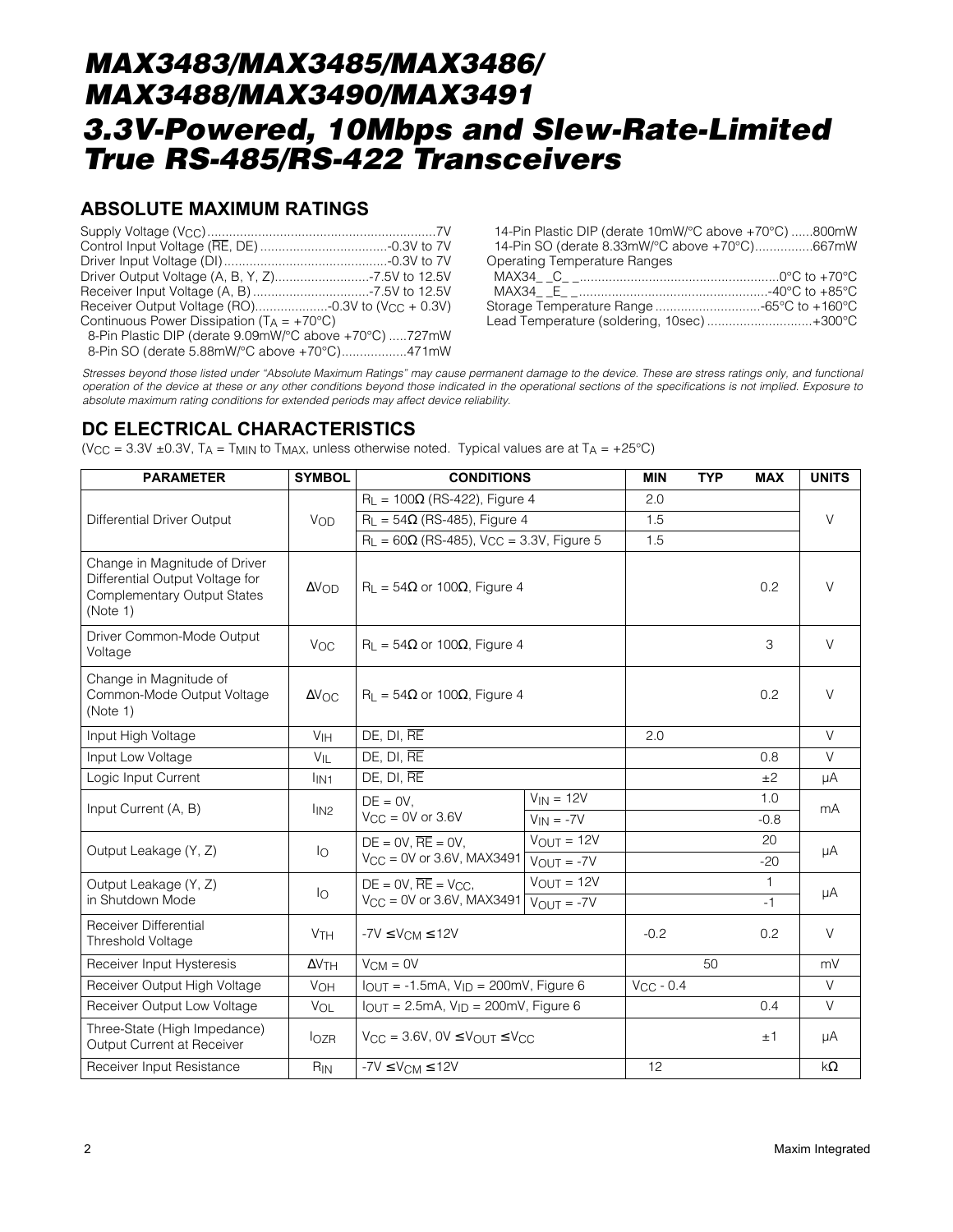#### **DC ELECTRICAL CHARACTERISTICS (continued)**

(V<sub>CC</sub> = 3.3V ± 0.3V, T<sub>A</sub> = T<sub>MIN</sub> to T<sub>MAX</sub>, unless otherwise noted. Typical values are at T<sub>A</sub> = +25°C)

| <b>PARAMETER</b>                         | <b>SYMBOL</b> | <b>CONDITIONS</b>                               |                                                          | <b>MIN</b> | <b>TYP</b> | <b>MAX</b> | <b>UNITS</b> |
|------------------------------------------|---------------|-------------------------------------------------|----------------------------------------------------------|------------|------------|------------|--------------|
| Supply Current                           | $_{\rm lcc}$  | No load,                                        | $DE = V_{CC}$<br>$\overline{RE}$ = 0V or V <sub>CC</sub> |            | 1.1        | 2.2        | mA           |
|                                          |               | $DI = OV$ or $V_{CC}$                           | $DE = 0V$ ,<br>$RE = 0V$                                 |            | 0.95       | 1.9        |              |
| Supply Current in Shutdown Mode          | <b>I</b> SHDN | $DE = 0V$ , $RE = V_{CC}$ , $DI = V_{CC}$ or 0V |                                                          | 0.002      |            | μA         |              |
| Driver Short-Circuit Output              |               | $V_{OUT} = -7V$                                 |                                                          |            |            | $-250$     | mA           |
| Current                                  | losp          | $V_{\text{OUT}} = 12V$                          |                                                          |            |            | 250        |              |
| Receiver Short-Circuit Output<br>Current | <b>IOSR</b>   | $0V \leq V_{\text{RO}} \leq V_{\text{CC}}$      |                                                          | $\pm 8$    |            | ±60        | mA           |

### **DRIVER SWITCHING CHARACTERISTICS—MAX3485, MAX3490, and MAX3491**

 $(V_{CC} = 3.3V, T_A = +25°C)$ 

| <b>PARAMETER</b>                                                             | <b>SYMBOL</b>    | <b>CONDITIONS</b>             | <b>MIN</b> | <b>TYP</b> | <b>MAX</b> | <b>UNITS</b> |
|------------------------------------------------------------------------------|------------------|-------------------------------|------------|------------|------------|--------------|
| Driver Differential Output Delay                                             | t <sub>DD</sub>  | $R_L = 60\Omega$ , Figure 7   |            | 22         | 35         | ns           |
| Driver Differential Output Transition Time                                   | ttd              | $R_L = 60\Omega$ , Figure 7   | 3          | 8          | 25         | ns           |
| Driver Propagation Delay, Low-to-High Level                                  | <b>t</b> PLH     | $R_L = 27\Omega$ , Figure 8   |            | 22         | 35         | ns           |
| Driver Propagation Delay, High-to-Low Level                                  | t <sub>PHL</sub> | $R_L = 27\Omega$ , Figure 8   |            | 22         | 35         | ns           |
| t <sub>PLH</sub> - t <sub>PHL</sub>   Driver Propagation Delay Skew (Note 2) | t <sub>PDS</sub> | $R_L = 27\Omega$ , Figure 8   |            |            | 8          | ns           |
| DRIVER OUTPUT ENABLE/DISABLE TIMES (MAX3485/MAX3491 only)                    |                  |                               |            |            |            |              |
| Driver Output Enable Time to Low Level                                       | t <sub>PZL</sub> | $R_L = 110\Omega$ , Figure 10 |            | 45         | 90         | ns           |
| Driver Output Enable Time to High Level                                      | t <sub>PZH</sub> | $R_L = 110\Omega$ , Figure 9  |            | 45         | 90         | ns           |
| Driver Output Disable Time from High Level                                   | t <sub>PHZ</sub> | $R_L = 110\Omega$ , Figure 9  |            | 40         | 80         | ns           |
| Driver Output Disable Time from Low Level                                    | t <sub>PLZ</sub> | $R_1 = 110\Omega$ , Figure 10 |            | 40         | 80         | ns           |
| Driver Output Enable Time from Shutdown to Low Level                         | t <sub>PSL</sub> | $R_L = 110\Omega$ , Figure 10 |            | 650        | 900        | ns           |
| Driver Output Enable Time from Shutdown to High Level                        | <b>t</b> PSH     | $R_1 = 110\Omega$ , Figure 9  |            | 650        | 900        | ns           |

### **DRIVER SWITCHING CHARACTERISTICS—MAX3486**

 $(V_{CC} = 3.3V, T_A = +25°C)$ 

| <b>PARAMETER</b>                                                             | <b>SYMBOL</b>    | <b>CONDITIONS</b>             | <b>MIN</b> | <b>TYP</b> | <b>MAX</b> | <b>UNITS</b> |
|------------------------------------------------------------------------------|------------------|-------------------------------|------------|------------|------------|--------------|
| Driver Differential Output Delay                                             | t <sub>DD</sub>  | $R_L = 60\Omega$ , Figure 7   | 24         | 48         | 70         | ns           |
| Driver Differential Output Transition Time                                   | ttd              | $R_L = 60\Omega$ , Figure 7   | 15         | 35         | 60         | ns           |
| Driver Propagation Delay, Low-to-High Level                                  | t <sub>PLH</sub> | $R_L = 27\Omega$ , Figure 8   | 20         | 48         | 70         | ns           |
| Driver Propagation Delay, High-to-Low Level                                  | t <sub>PHL</sub> | $R_L = 27\Omega$ , Figure 8   | 20         | 48         | 70         | ns           |
| tp <sub>LH</sub> - tp <sub>HL</sub>   Driver Propagation Delay Skew (Note 2) | t <sub>PDS</sub> | $R_L = 27\Omega$ , Figure 8   |            |            | 11         | ns           |
| Driver Output Enable Time to Low Level                                       | tpzL             | $R_L = 110\Omega$ , Figure 10 |            | 55         | 100        | ns           |
| Driver Output Enable Time to High Level                                      | t <sub>PZH</sub> | $R_L = 110\Omega$ , Figure 9  |            | 55         | 100        | ns           |
| Driver Output Disable Time from High Level                                   | <sup>t</sup> PHZ | $R_L = 110\Omega$ , Figure 9  |            | 45         | 80         | ns           |
| Driver Output Disable Time from Low Level                                    | t <sub>PLZ</sub> | $R_L = 110\Omega$ , Figure 10 |            | 45         | 80         | ns           |
| Driver Output Enable Time from Shutdown to Low Level                         | t <sub>PSL</sub> | $R_L = 110\Omega$ , Figure 10 |            | 700        | 1000       | ns           |
| Driver Output Enable Time from Shutdown to High Level                        | <b>t</b> PSH     | $R_L = 110\Omega$ , Figure 9  |            | 700        | 1000       | ns           |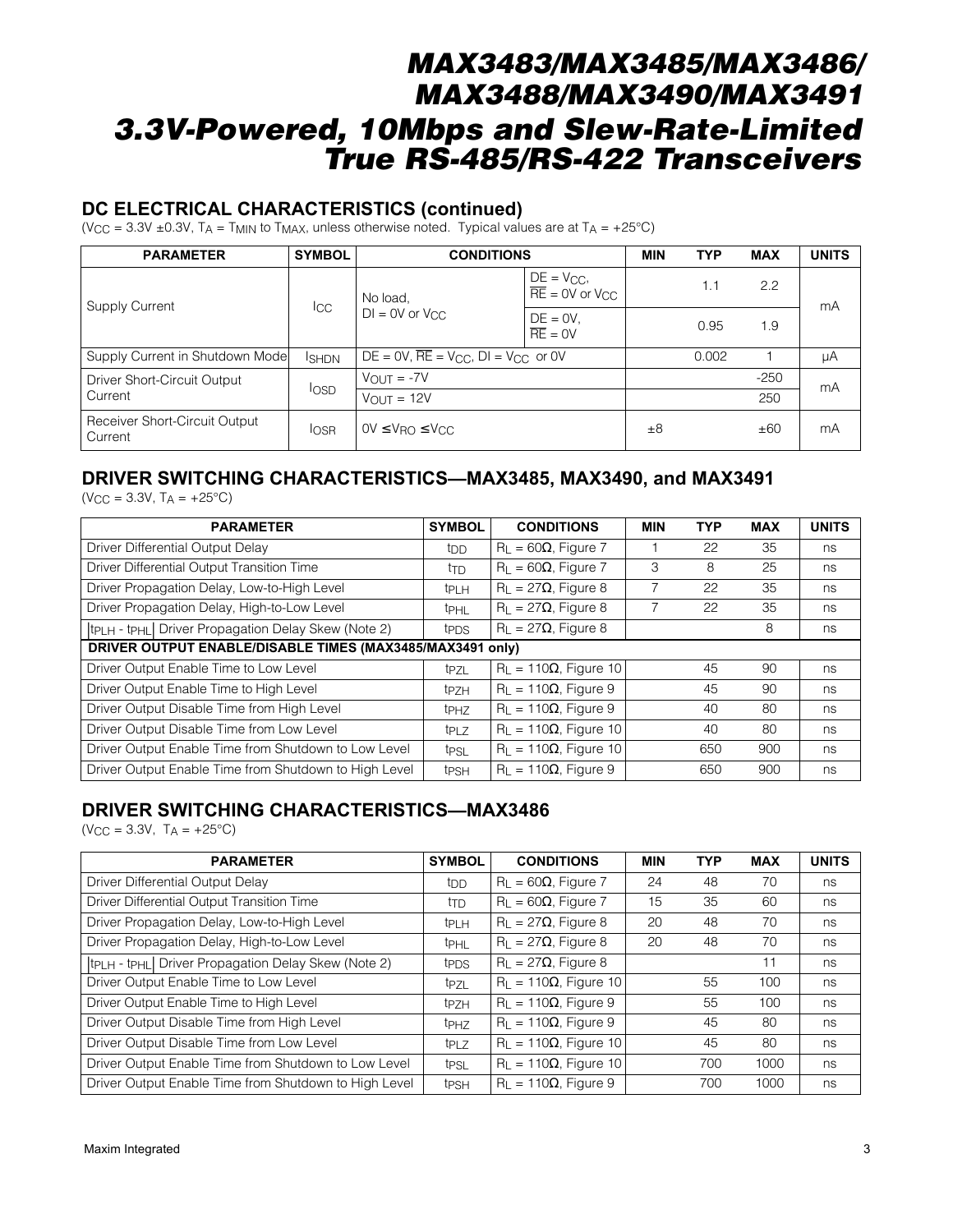### **DRIVER SWITCHING CHARACTERISTICS—MAX3483 and MAX3488**

 $(V_{CC} = 3.3V, T_A = +25°C)$ 

| <b>PARAMETER</b>                                                             | <b>SYMBOL</b>    | <b>CONDITIONS</b>             | <b>MIN</b> | <b>TYP</b> | <b>MAX</b> | <b>UNITS</b> |
|------------------------------------------------------------------------------|------------------|-------------------------------|------------|------------|------------|--------------|
| Driver Differential Output Delay                                             | tdd              | $R_L = 60\Omega$ , Figure 7   | 600        | 900        | 1400       | ns           |
| Driver Differential Output Transition Time                                   | ttd              | $R_L = 60\Omega$ , Figure 7   | 400        | 700        | 1200       | ns           |
| Driver Propagation Delay, Low-to-High Level                                  | <b>t</b> PLH     | $R_L = 27\Omega$ , Figure 8   | 700        | 1000       | 1500       | ns           |
| Driver Propagation Delay, High-to-Low Level                                  | t <sub>PHL</sub> | $R_L = 27\Omega$ , Figure 8   | 700        | 1000       | 1500       | ns           |
| tp <sub>LH</sub> - tp <sub>HL</sub>   Driver Propagation Delay Skew (Note 2) | t <sub>PDS</sub> | $R_1 = 27\Omega$ , Figure 8   |            | 100        |            | ns           |
| DRIVER OUTPUT ENABLE/DISABLE TIMES (MAX3483 only)                            |                  |                               |            |            |            |              |
| Driver Output Enable Time to Low Level                                       | t <sub>PZL</sub> | $R_1 = 110\Omega$ , Figure 10 |            | 900        | 1300       | ns           |
| Driver Output Enable Time to High Level                                      | t <sub>PZH</sub> | $R_1 = 110\Omega$ , Figure 9  |            | 600        | 800        | ns           |
| Driver Output Disable Time from High Level                                   | t <sub>PHZ</sub> | $R_L = 110\Omega$ , Figure 9  |            | 50         | 80         | ns           |
| Driver Output Disable Time from Low Level                                    | t <sub>PLZ</sub> | $R_1 = 110\Omega$ , Figure 10 |            | 50         | 80         | ns           |
| Driver Output Enable Time from Shutdown to Low Level                         | t <sub>PSL</sub> | $R_L = 110\Omega$ , Figure 10 |            | 1.9        | 2.7        | $\mu s$      |
| Driver Output Enable Time from Shutdown to High Level                        | <b>t</b> PSH     | $R_1 = 110\Omega$ , Figure 9  |            | 2.2        | 3.0        | $\mu s$      |

## **RECEIVER SWITCHING CHARACTERISTICS**

 $(V_{CC} = 3.3V, T_A = +25°C)$ 

| <b>PARAMETER</b>                                           | <b>SYMBOL</b>     | <b>CONDITIONS</b>                                                  | <b>MIN</b> | <b>TYP</b> | <b>MAX</b>      | <b>UNITS</b> |
|------------------------------------------------------------|-------------------|--------------------------------------------------------------------|------------|------------|-----------------|--------------|
| Time to Shutdown                                           | tshDN             | MAX3483/MAX3485/MAX3486/MAX3491 only<br>(Note 3)                   | 80         | 190        | 300             | ns           |
| Receiver Propagation Delay,                                | <b>tRPLH</b>      | $V_{\text{ID}} = 0V$ to 3.0V, C <sub>1</sub> = 15pF, Figure 11     | 25         | 65         | 90              | ns           |
| Low-to-High Level                                          |                   | MAX3483/MAX3488                                                    | 25         | 75         | 120             |              |
| Receiver Propagation Delay,                                | tRPHL             | $V_{ID} = 0V$ to 3.0V, $C_L = 15pF$ , Figure 11                    | 25         | 65         | 90              | ns           |
| High-to-Low Level                                          |                   | MAX3483/MAX3488                                                    | 25         | 75         | 120             |              |
| tPLH - tPHL Receiver                                       | t <sub>RPDS</sub> | $V_{ID}$ = 0V to 3.0V, $C_L$ = 15pF, Figure 11                     |            |            | 10 <sup>1</sup> | ns           |
| Propagation Delay Skew                                     |                   | MAX3483/MAX3488                                                    |            |            | 20              |              |
| Receiver Output Enable Time<br>to Low Level                | t <sub>PRZL</sub> | $C_1 = 15pF$ , Figure 12,<br>MAX3483/MAX3485/MAX3486/MAX3491 only  |            | 25         | 50              | ns           |
| Receiver Output Enable Time<br>to High Level               | t <sub>PRZH</sub> | $C_{L}$ = 15pF, Figure 12,<br>MAX3483/MAX3485/MAX3486/MAX3491 only |            | 25         | 50              | ns           |
| Receiver Output Disable<br>Time from High Level            | t <sub>PRHZ</sub> | $C_{L}$ = 15pF, Figure 12,<br>MAX3483/MAX3485/MAX3486/MAX3491 only |            | 25         | 45              | ns           |
| Receiver Output Disable<br>Time from Low Level             | <b>t</b> PRLZ     | $C_L$ = 15pF, Figure 12,<br>MAX3483/MAX3485/MAX3486/MAX3491 only   |            | 25         | 45              | ns           |
| Receiver Output Enable Time<br>from Shutdown to Low Level  | t <sub>PRSL</sub> | $C_{L}$ = 15pF, Figure 12,<br>MAX3483/MAX3485/MAX3486/MAX3491 only |            | 720        | 1400            | ns           |
| Receiver Output Enable Time<br>from Shutdown to High Level | t <sub>PRSH</sub> | $C_{L}$ = 15pF, Figure 12,<br>MAX3483/MAX3485/MAX3486/MAX3491 only |            | 720        | 1400            | ns           |

Note 1: ∆V<sub>OD</sub> and ∆V<sub>OC</sub> are the changes in V<sub>OD</sub> and V<sub>OC</sub>, respectively, when the DI input changes state.

**Note 2:** Measured on  $|t_{\text{PLH}} (Y) - t_{\text{PHL}} (Y)|$  and  $|t_{\text{PLH}} (Z) - t_{\text{PHL}} (Z)|$ .

**Note 3:** The transceivers are put into shutdown by bringing RE high and DE low. If the inputs are in this state for less than 80ns, the parts are guaranteed not to enter shutdown. If the inputs are in this state for at least 300ns, the parts are guaranteed to have entered shutdown. See Low-Power Shutdown Mode section.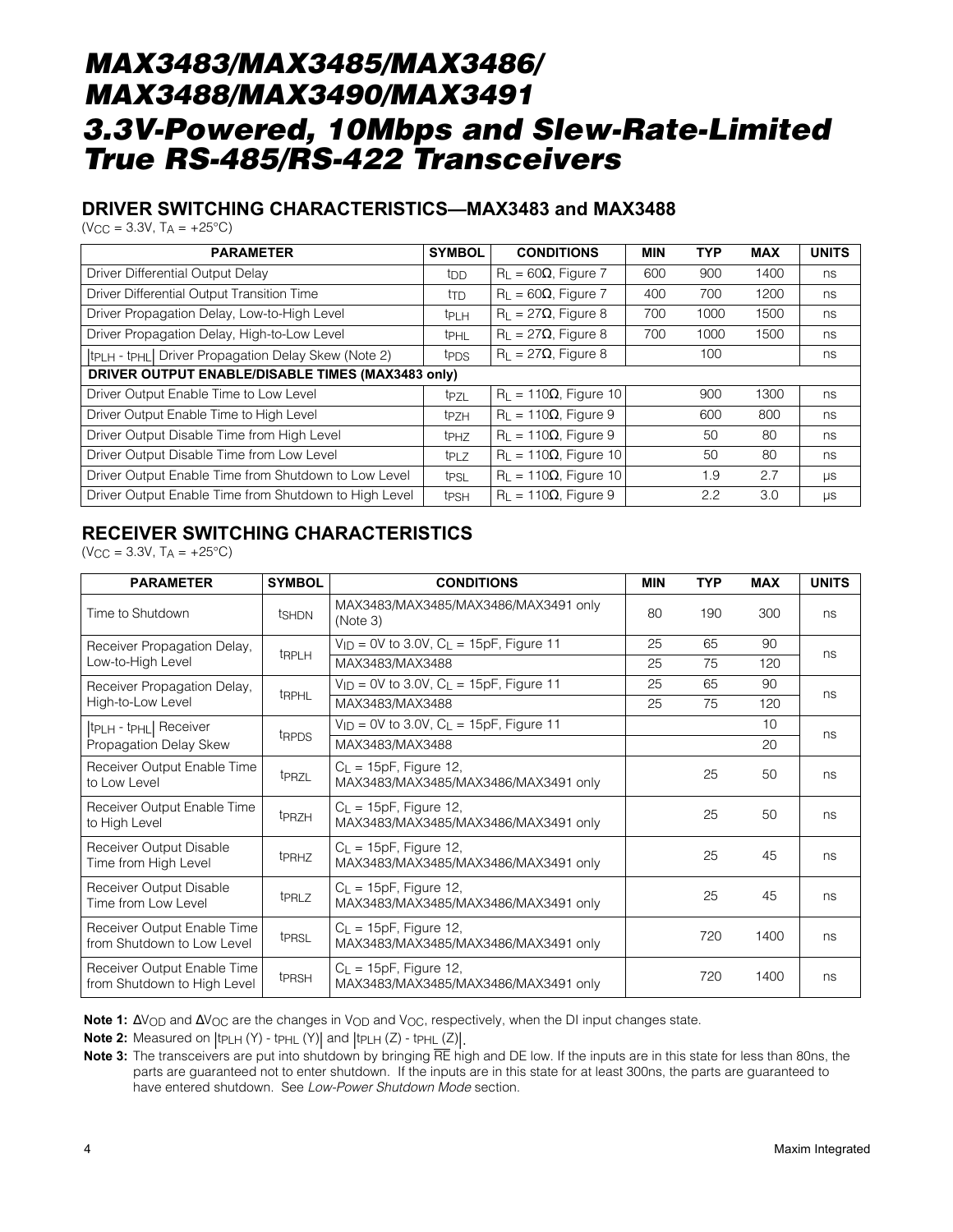**Typical Operating Characteristics** 

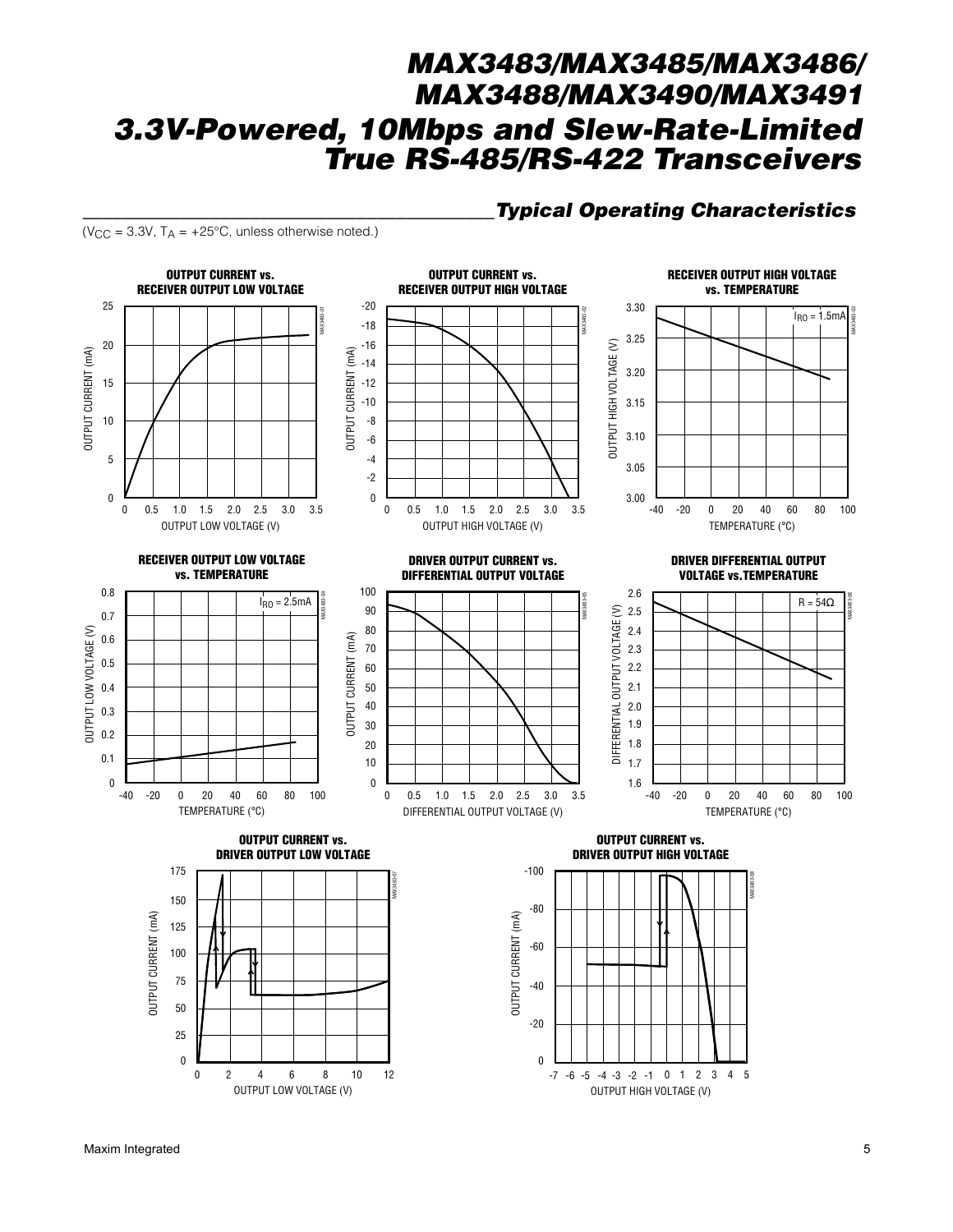## \_\_\_\_\_\_\_\_\_\_\_\_\_\_\_\_\_\_\_\_\_\_\_\_\_\_\_\_\_Typical Operating Characteristics (continued)





## \_\_\_\_\_\_\_\_\_\_\_\_\_\_\_\_\_\_\_\_\_\_\_\_\_\_\_\_\_\_\_\_\_\_\_\_\_\_\_\_\_\_\_\_\_\_\_\_\_\_\_\_\_\_\_\_\_\_\_\_\_\_Pin Description

| <b>PIN</b><br>MAX3483/     |                            |                |                       |                                                                                                                                                                                                                                                                                                                                                                                  |  |
|----------------------------|----------------------------|----------------|-----------------------|----------------------------------------------------------------------------------------------------------------------------------------------------------------------------------------------------------------------------------------------------------------------------------------------------------------------------------------------------------------------------------|--|
| MAX3485/<br><b>MAX3486</b> | MAX3488/<br><b>MAX3490</b> | <b>MAX3491</b> | <b>NAME</b>           | <b>FUNCTION</b>                                                                                                                                                                                                                                                                                                                                                                  |  |
| $\mathbf{1}$               | $\overline{a}$             | $\mathcal{P}$  | R <sub>O</sub>        | Receiver Output. If $A > B$ by 200mV, RO will be high; if $A < B$ by 200mV,<br>RO will be low.                                                                                                                                                                                                                                                                                   |  |
| 2                          |                            | 3              | <b>RE</b>             | Receiver Output Enable. RO is enabled when RE is low; RO is high imped-<br>ance when RE is high. If RE is high and DE is low, the device will enter a<br>low-power shutdown mode.                                                                                                                                                                                                |  |
| 3                          |                            | $\overline{4}$ | <b>DE</b>             | Driver Output Enable. The driver outputs are enabled by bringing DE high.<br>They are high impedance when $DE$ is low. If $\overline{RE}$ is high and $DE$ is low, the<br>device will enter a low-power shutdown mode. If the driver outputs are<br>enabled, the parts function as line drivers. While they are high impedance,<br>they function as line receivers if RE is low. |  |
| 4                          | 3                          | 5              | DI                    | Driver Input. A low on DI forces output Y low and output Z high. Similarly, a<br>high on DI forces output Y high and output Z low.                                                                                                                                                                                                                                               |  |
| 5                          | 4                          | 6, 7           | <b>GND</b>            | Ground                                                                                                                                                                                                                                                                                                                                                                           |  |
|                            | 5                          | 9              | Y                     | Noninverting Driver Output                                                                                                                                                                                                                                                                                                                                                       |  |
|                            | 6                          | 10             | Ζ                     | <b>Inverting Driver Output</b>                                                                                                                                                                                                                                                                                                                                                   |  |
| 6                          |                            |                | A                     | Noninverting Receiver Input and Noninverting Driver Output                                                                                                                                                                                                                                                                                                                       |  |
|                            | 8                          | 12             | A                     | Noninverting Receiver Input                                                                                                                                                                                                                                                                                                                                                      |  |
| 7                          |                            |                | B                     | Inverting Receiver Input and Inverting Driver Output                                                                                                                                                                                                                                                                                                                             |  |
|                            | $\overline{7}$             | 11             | B                     | Inverting Receiver Input                                                                                                                                                                                                                                                                                                                                                         |  |
| 8                          | 1                          | 13, 14         | <b>V<sub>CC</sub></b> | Positive Supply: $3.0V \leq V_{CC} \leq 3.6V$                                                                                                                                                                                                                                                                                                                                    |  |
|                            |                            | 1, 8           | N.C.                  | No Connect-not internally connected                                                                                                                                                                                                                                                                                                                                              |  |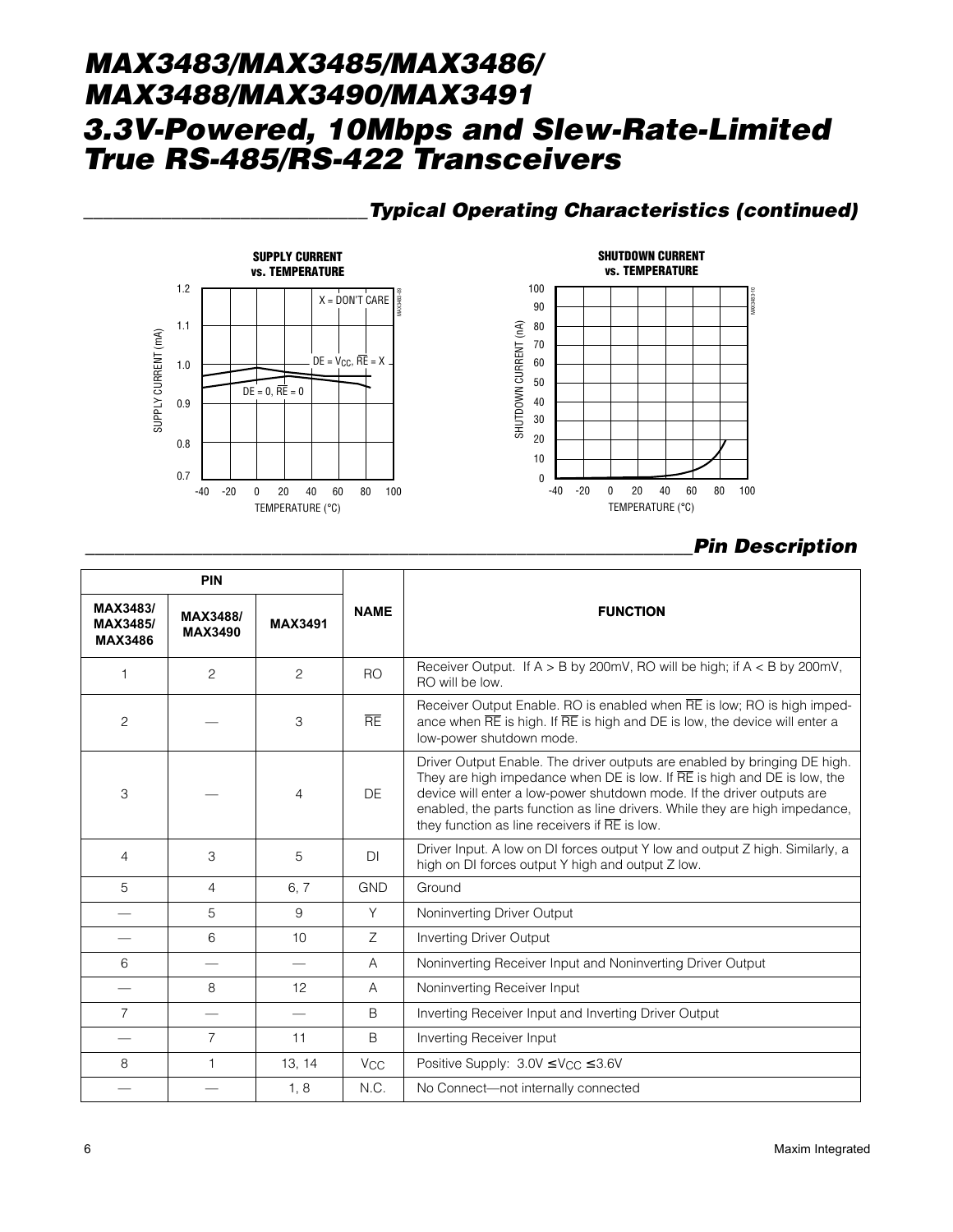

Figure 1. MAX3483/MAX3485/MAX3486 Pin Configuration and Typical Operating Circuit



Figure 2. MAX3488/MAX3490 Pin Configuration and Typical Operating Circuit



Figure 3. MAX3491 Pin Configuration and Typical Operating Circuit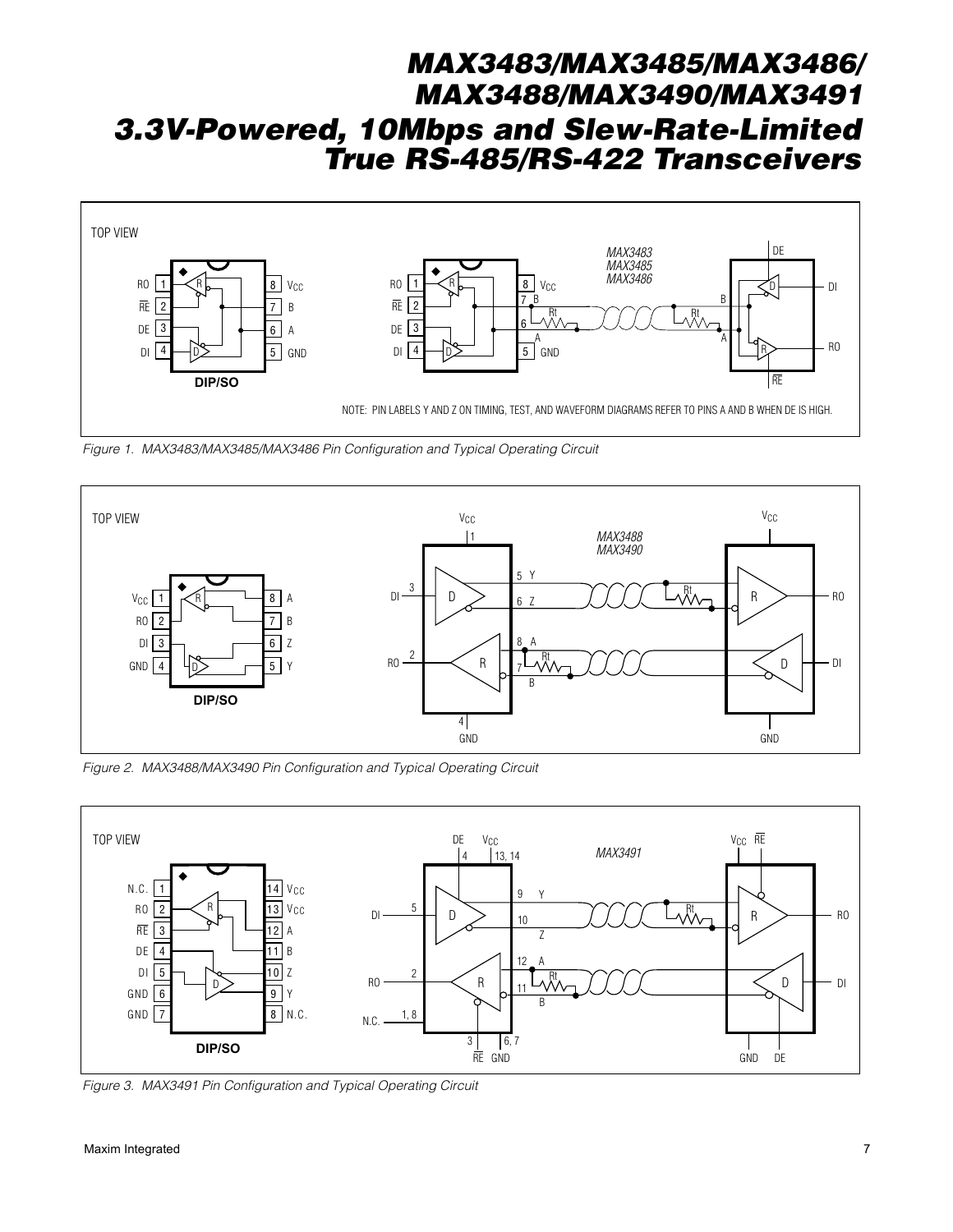

375Ω ΛΛ V<sub>CM</sub> =<br>-7V to +12V  $\sum$  V<sub>OD</sub> V<sub>CC</sub> 375Ω

Figure 4. Driver  $V_{OD}$  and  $V_{OC}$ 



Figure 6. Receiver  $V_{OH}$  and  $V_{OL}$ 



Figure 5. Driver  $V_{OD}$  with Varying Common-Mode Voltage



Figure 7. Driver Differential Output Delay and Transition Times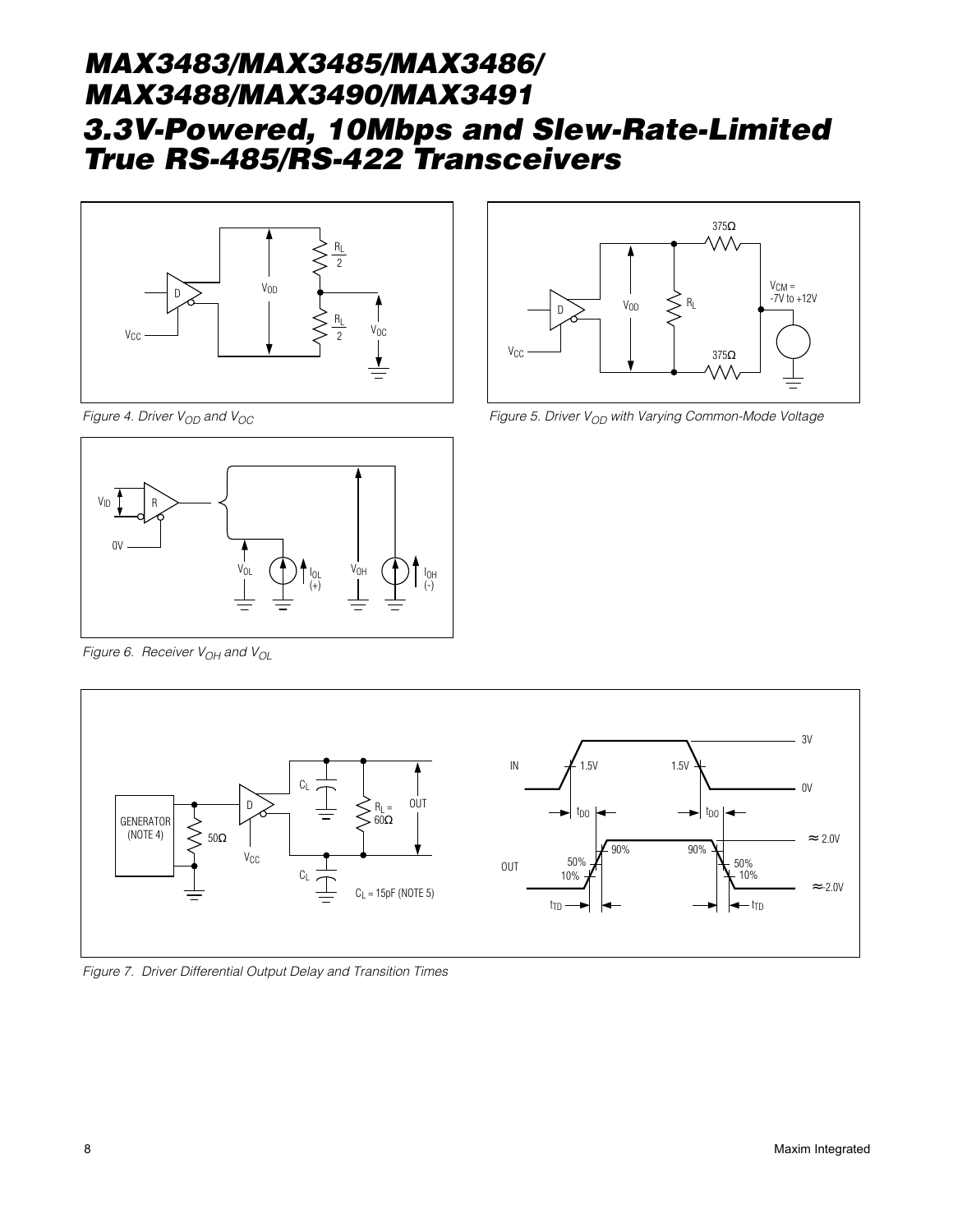

Figure 8. Driver Propagation Times



Figure 9. Driver Enable and Disable Times (t<sub>PZH</sub>, t<sub>PSH</sub>, t<sub>PHZ</sub>)

![](_page_8_Figure_5.jpeg)

Figure 10. Driver Enable and Disable Times (t<sub>PZL</sub>, t<sub>PSL</sub>, t<sub>PLZ</sub>)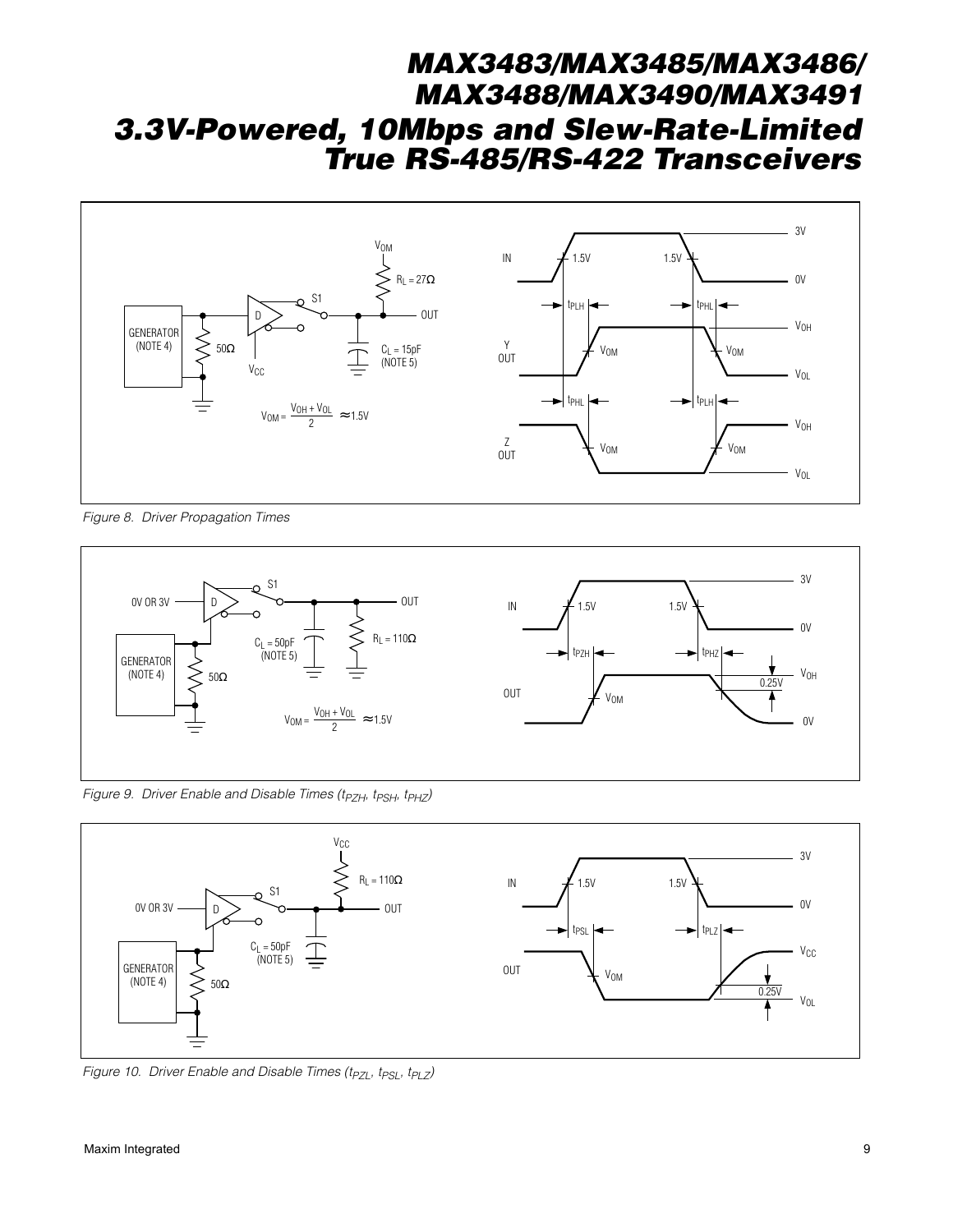![](_page_9_Figure_1.jpeg)

Figure 11. Receiver Propagation Delay

![](_page_9_Figure_3.jpeg)

Figure 12. Receiver Enable and Disable Times

**Note 4:** The input pulse is supplied by a generator with the following characteristics: PRR = 250kHz, 50% duty cycle, t ≤ 6.0ns, Z<sub>O</sub> = 50Ω. **Note 5:**  $C_{\text{L}}$  includes probe and stray capacitance.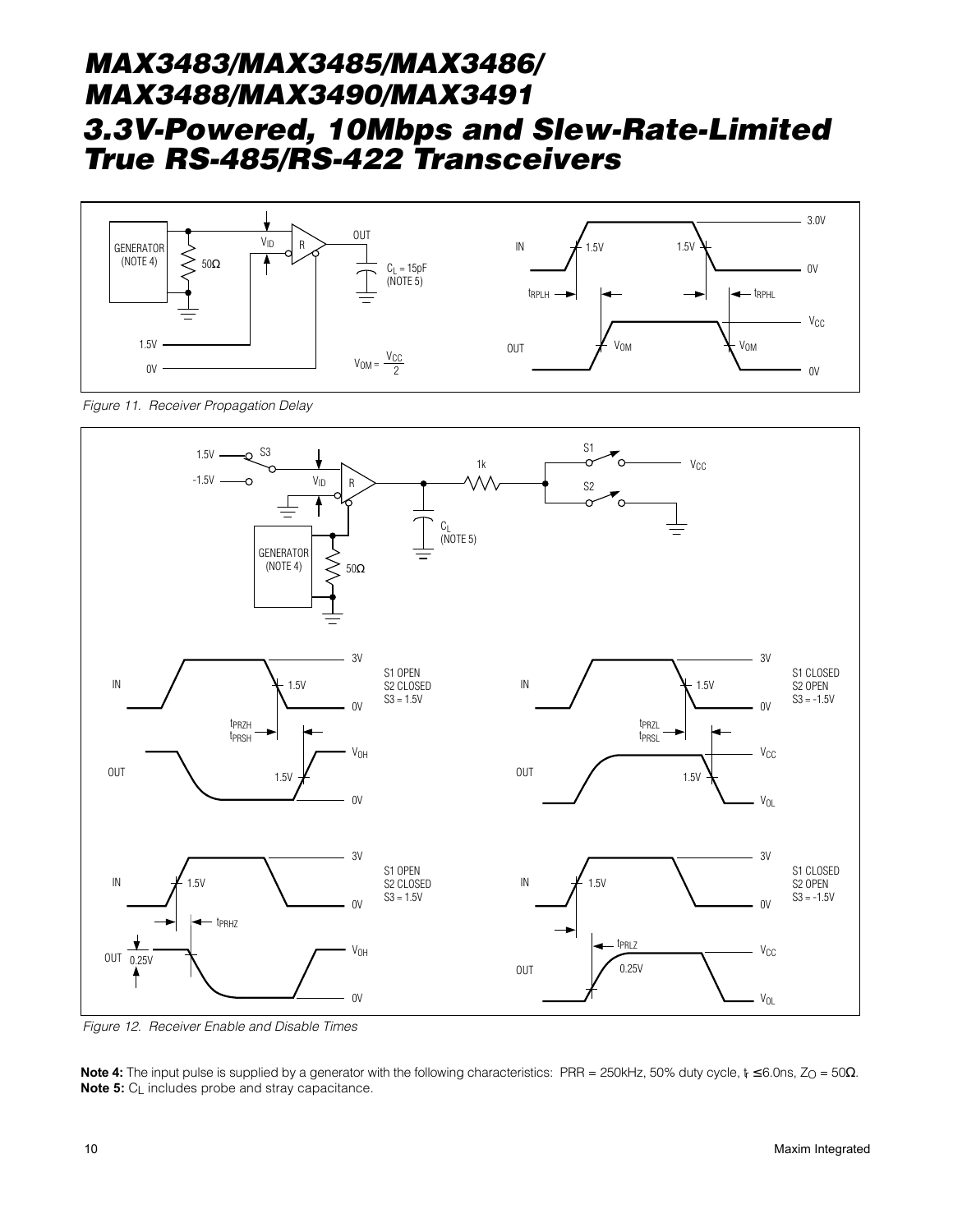#### \_\_\_\_\_\_\_\_\_\_\_\_\_\_\_\_\_\_\_\_Function Tables

#### Devices with Receiver/Driver Enable (MAX3483/MAX3485/MAX3486/MAX3491)

#### **Table 1. Transmitting**

|           | <b>INPUTS</b> |    |        | <b>OUTPUTS</b> | <b>MODE</b> |
|-----------|---------------|----|--------|----------------|-------------|
| <b>RE</b> | DE            | DI | в*     | A*             |             |
| Χ         |               |    |        |                | Normal      |
|           |               |    |        |                | Normal      |
|           |               |    | High-Z | High-Z         | Normal      |
|           |               |    | High-Z | High-Z         | Shutdown    |

\* B and A outputs are Z and Y, respectively, for full-duplex part (MAX3491).

 $X = Don't care; High-Z = High impedance$ 

#### **Table 2. Receiving**

| <b>INPUTS</b> |    | <b>OUTPUTS</b> | <b>MODE</b> |          |
|---------------|----|----------------|-------------|----------|
| RE            | DE | A, B           | RO          |          |
|               | ∩* | $\ge +0.2V$    |             | Normal   |
|               | ∩* | $\leq -0.2V$   |             | Normal   |
|               | ∩* | Inputs Open    |             | Normal   |
|               |    |                | High-Z      | Shutdown |

\* DE is a "don't care" (x) for the full-duplex part (MAX3491).  $X = Don't care; High-Z = High impedance$ 

#### Devices without Receiver/Driver Enable (MAX3488/MAX3490)

|  |  | Table 3. Transmitting Table 4. Receiving |  |  |  |
|--|--|------------------------------------------|--|--|--|
|--|--|------------------------------------------|--|--|--|

| <b>INPUT</b> | <b>OUTPUTS</b> |  |
|--------------|----------------|--|
| וו           |                |  |
|              |                |  |
|              |                |  |

| Table 4. Receiving |               |  |
|--------------------|---------------|--|
| <b>INPUTS</b>      | <b>OUTPUT</b> |  |
| A. B               | RO            |  |
| $\ge +0.2V$        |               |  |
| <-∩ 2V             |               |  |

Inputs Open 1

0Hz 500kHz/div 500kHz/div 10dB/div

Figure 13. Driver Output Waveform and FFT Plot of MAX3485/ MAX3490/MAX3491 Transmitting a 125kHz Signal

The MAX3483/MAX3485/MAX3486/MAX3488/MAX3490/ MAX3491 are low-power transceivers for RS-485 and RS-422 communications. The MAX3483 and MAX3488 can transmit and receive at data rates up to 250kbps, the MAX3486 at up to 2.5Mbps, and the MAX3485/ MAX3490/MAX3491 at up to 10Mbps. The MAX3488/ MAX3490/MAX3491 are full-duplex transceivers, while the MAX3483/MAX3485/MAX3486 are half-duplex. Driver Enable (DE) and Receiver Enable (RE) pins are included on the MAX3483/MAX3485/MAX3486/ MAX3491. When disabled, the driver and receiver outputs are high impedance.

#### Reduced EMI and Reflections (MAX3483/MAX3486/MAX3488)

The MAX3483/MAX3488 are slew-rate limited, minimizing EMI and reducing reflections caused by improperly terminated cables. Figure 13 shows both the driver output waveform of a MAX3485/MAX3490/MAX3491 transmitting a 125kHz signal and the Fourier analysis of that waveform. High-frequency harmonics with large amplitudes are evident. Figure 14 shows the same information, but for the slew-rate-limited MAX3483/MAX3488 transmitting the same signal. The high-frequency harmonics have much lower amplitudes, and the potential for EMI is significantly reduced.

#### Low-Power Shutdown Mode (MAX3483/MAX3485/MAX3486/MAX3491)

A low-power shutdown mode is initiated by bringing both RE high and DE low. The devices will not shut down unless both the driver and receiver are disabled (high impedance). In shutdown, the devices typically draw only 2nA of supply current.

For these devices, the t<sub>PSH</sub> and t<sub>PSL</sub> enable times assume the part was in the low-power shutdown mode; the t<sub>PZH</sub> and t<sub>PZL</sub> enable times assume the receiver or driver was disabled, but the part was not shut down.

![](_page_10_Figure_23.jpeg)

Figure 14. Driver Output Waveform and FFT Plot of MAX3483/ MAX3488 Transmitting a 125kHz Signal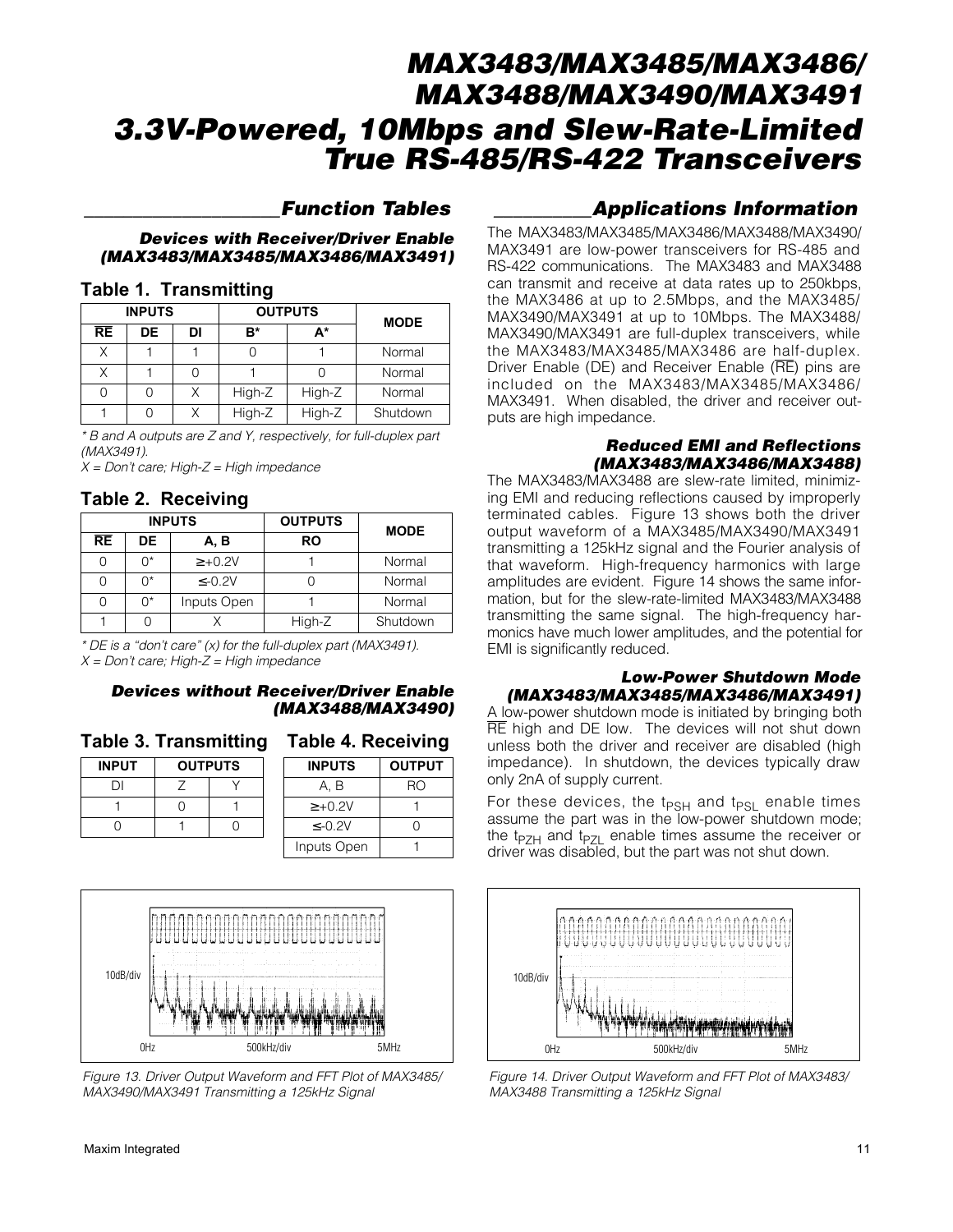![](_page_11_Figure_1.jpeg)

Figure 15. MAX3485/MAX3490/MAX3491 Driver Propagation Delay

![](_page_11_Figure_3.jpeg)

Figure 17. MAX3483/MAX3488 Driver Propagation Delay

![](_page_11_Figure_5.jpeg)

Figure 19. MAX3483/MAX3488 System Differential Voltage at 125kHz Driving 4000 ft of Cable

![](_page_11_Figure_7.jpeg)

Figure 16. MAX3485/MAX3490/MAX3491 Receiver Propagation Delay Driven by External RS-485 Device

![](_page_11_Figure_9.jpeg)

Figure 18. MAX3483/MAX3488 Receiver Propagation Delay

![](_page_11_Figure_11.jpeg)

Figure 20. MAX3485/MAX3490/MAX3491 System Differential Voltage at 125kHz Driving 4000 ft of Cable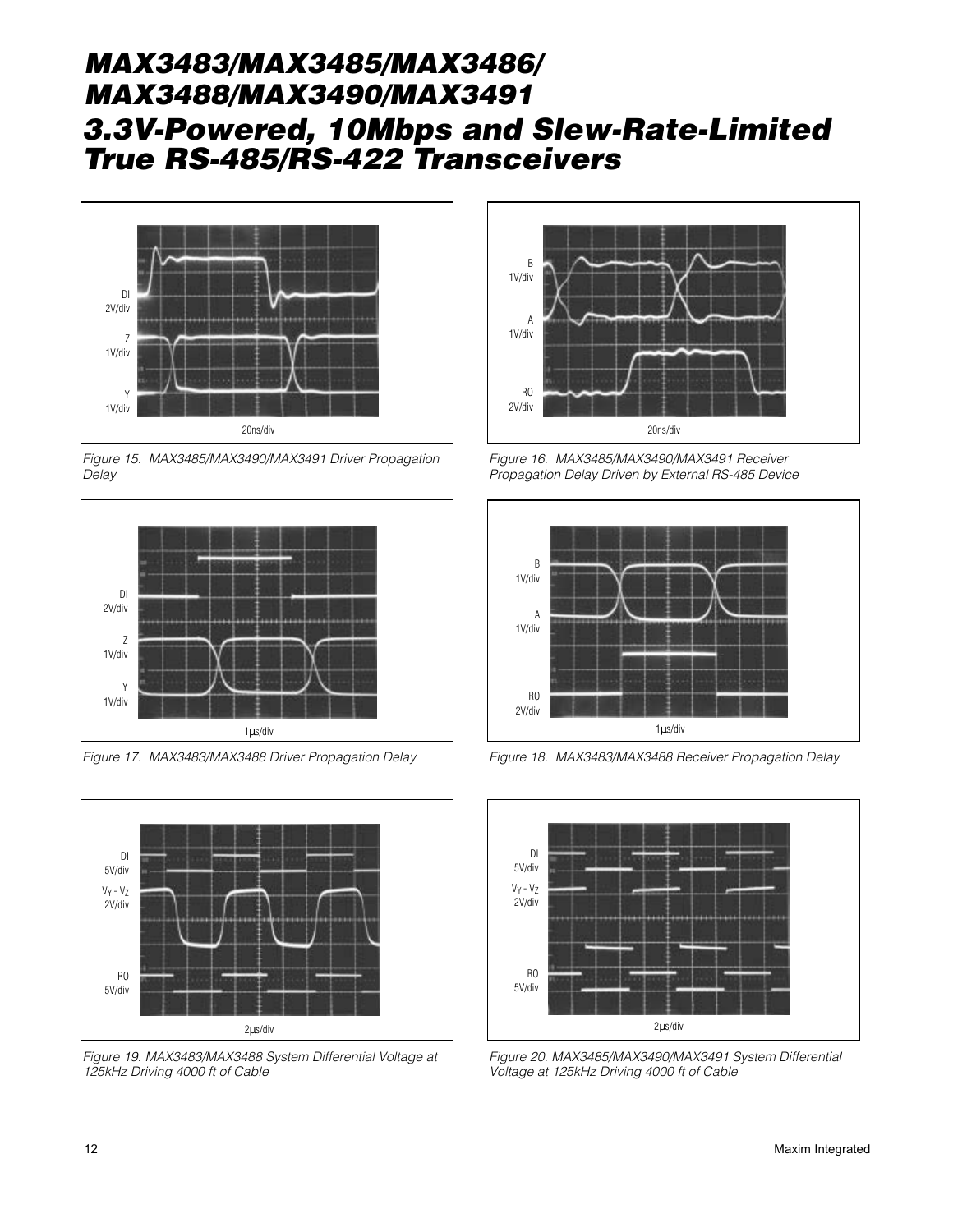![](_page_12_Figure_1.jpeg)

Figure 21. MAX3483/MAX3485/MAX3486 Typical RS-485 Network

#### Driver Output Protection

Excessive output current and power dissipation caused by faults or by bus contention are prevented by two mechanisms. A foldback current limit on the output stage provides immediate protection against short circuits over the whole common-mode voltage range (see Typical Operating Characteristics). In addition, a thermal shutdown circuit forces the driver outputs into a high-impedance state if the die temperature rises excessively.

#### Propagation Delay

Figures 15–18 show the typical propagation delays. Skew time is simply the difference between the low-to-high and high-to-low propagation delay. Small driver/receiver skew times help maintain a symmetrical mark-space ratio (50% duty cycle).

The receiver skew time,  $|t_{\text{PRLH}} - t_{\text{PRHL}}|$ , is under 10ns (20ns for the MAX3483/MAX3488). The driver skew times are 8ns for the MAX3485/MAX3490/MAX3491, 11ns for the MAX3486, and typically under 100ns for the MAX3483/MAX3488.

#### Line Length vs. Data Rate

The RS-485/RS-422 standard covers line lengths up to 4000 feet. For line lengths greater than 4000 feet, see Figure 23.

Figures 19 and 20 show the system differential voltage for parts driving 4000 feet of 26AWG twisted-pair wire at 125kHz into 120Ω loads.

#### Typical Applications

The MAX3483, MAX3485, MAX3486, MAX3488, MAX3490, and MAX3491 transceivers are designed for bidirectional data communications on multipoint bus transmission lines. Figures 21 and 22 show typical network applications circuits. These parts can also be used as line repeaters, with cable lengths longer than 4000 feet, as shown in Figure 23.

To minimize reflections, the line should be terminated at both ends in its characteristic impedance, and stub lengths off the main line should be kept as short as possible. The slew-rate-limited MAX3483/MAX3488 and the partially slew-rate-limited MAX3486 are more tolerant of imperfect termination.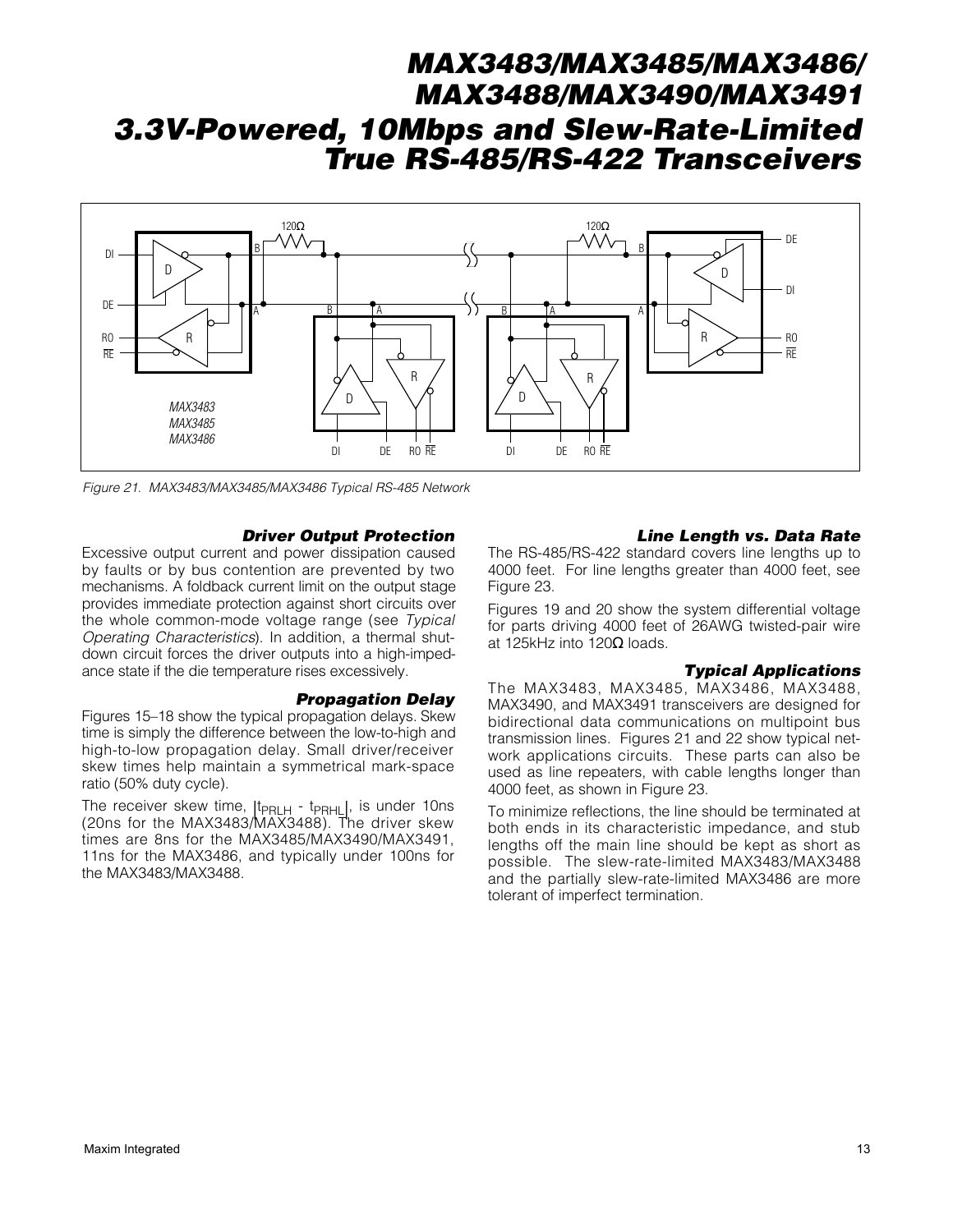![](_page_13_Figure_1.jpeg)

Figure 22. MAX3488/MAX3490/MAX3491 Full-Duplex RS-485 Network

![](_page_13_Figure_3.jpeg)

Figure 23. Line Repeater for MAX3488/MAX3490/MAX3491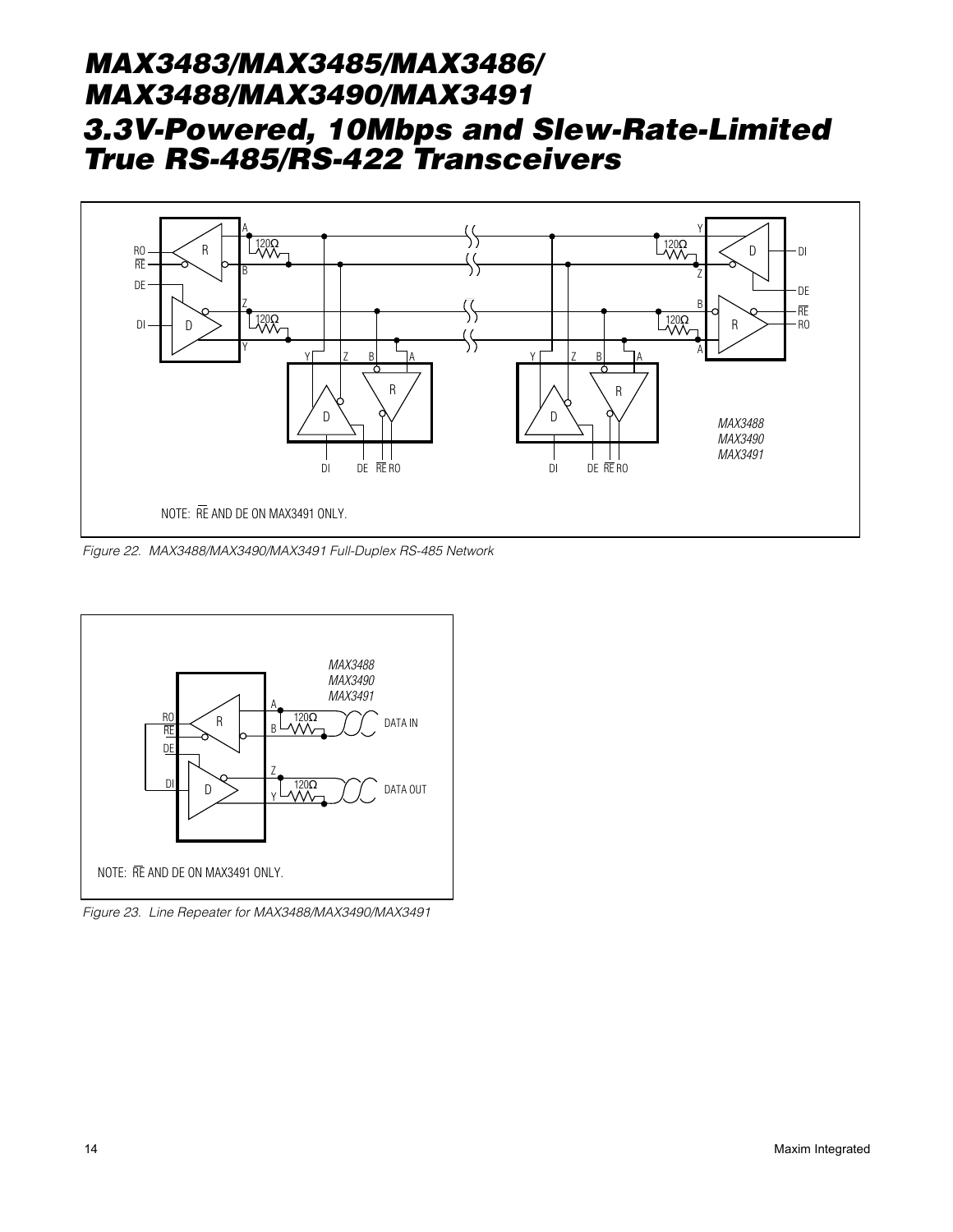# MAX3483/MAX3485/MAX3486/ MAX3488/MAX3490/MAX3491 3.3V-Powered, 10Mbps and Slew-Rate-Limited True RS-485/RS-422 Transceivers

## \_Ordering Information (continued) \_\_\_\_\_\_\_\_\_\_\_\_\_\_\_\_\_\_ Chip Topography

| <b>PART</b>        | <b>TEMP. RANGE</b>                 | <b>PIN-PACKAGE</b> |
|--------------------|------------------------------------|--------------------|
| <b>MAX3486</b> CPA | $0^{\circ}$ C to $+70^{\circ}$ C   | 8 Plastic DIP      |
| MAX3486CSA         | $0^{\circ}$ C to +70 $^{\circ}$ C  | 8 SO               |
| MAX3486C/D         | $0^{\circ}$ C to +70 $^{\circ}$ C  | $Dice*$            |
| MAX3486EPA         | $-40^{\circ}$ C to $+85^{\circ}$ C | 8 Plastic DIP      |
| MAX3486ESA         | $-40^{\circ}$ C to $+85^{\circ}$ C | 8 SO               |
| <b>MAX3488CPA</b>  | $0^{\circ}$ C to +70 $^{\circ}$ C  | 8 Plastic DIP      |
| MAX3488CSA         | $0^{\circ}$ C to +70 $^{\circ}$ C  | 8 SO               |
| MAX3488C/D         | $0^{\circ}$ C to $+70^{\circ}$ C   | $Dice*$            |
| MAX3488EPA         | $-40^{\circ}$ C to $+85^{\circ}$ C | 8 Plastic DIP      |
| MAX3488ESA         | $-40^{\circ}$ C to $+85^{\circ}$ C | 8 SO               |
| <b>MAX3490</b> CPA | $0^{\circ}$ C to +70 $^{\circ}$ C  | 8 Plastic DIP      |
| MAX3490CSA         | $0^{\circ}$ C to $+70^{\circ}$ C   | 8 SO               |
| MAX3490C/D         | $0^{\circ}$ C to $+70^{\circ}$ C   | $Dice*$            |
| MAX3490EPA         | $-40^{\circ}$ C to $+85^{\circ}$ C | 8 Plastic DIP      |
| MAX3490ESA         | $-40^{\circ}$ C to $+85^{\circ}$ C | 8 SO               |
| <b>MAX3491CPD</b>  | $0^{\circ}$ C to $+70^{\circ}$ C   | 14 Plastic DIP     |
| MAX3491CSD         | $0^{\circ}$ C to $+70^{\circ}$ C   | 14 SO              |
| MAX3491C/D         | $0^{\circ}$ C to $+70^{\circ}$ C   | $Dice*$            |
| MAX3491EPD         | $-40^{\circ}$ C to $+85^{\circ}$ C | 14 Plastic DIP     |
| MAX3491ESD         | $-40^{\circ}$ C to $+85^{\circ}$ C | 14 SO              |

\* Contact factory for for dice specifications.

![](_page_14_Figure_4.jpeg)

TRANSISTOR COUNT: 810 SUBSTRATE CONNECTED TO GROUND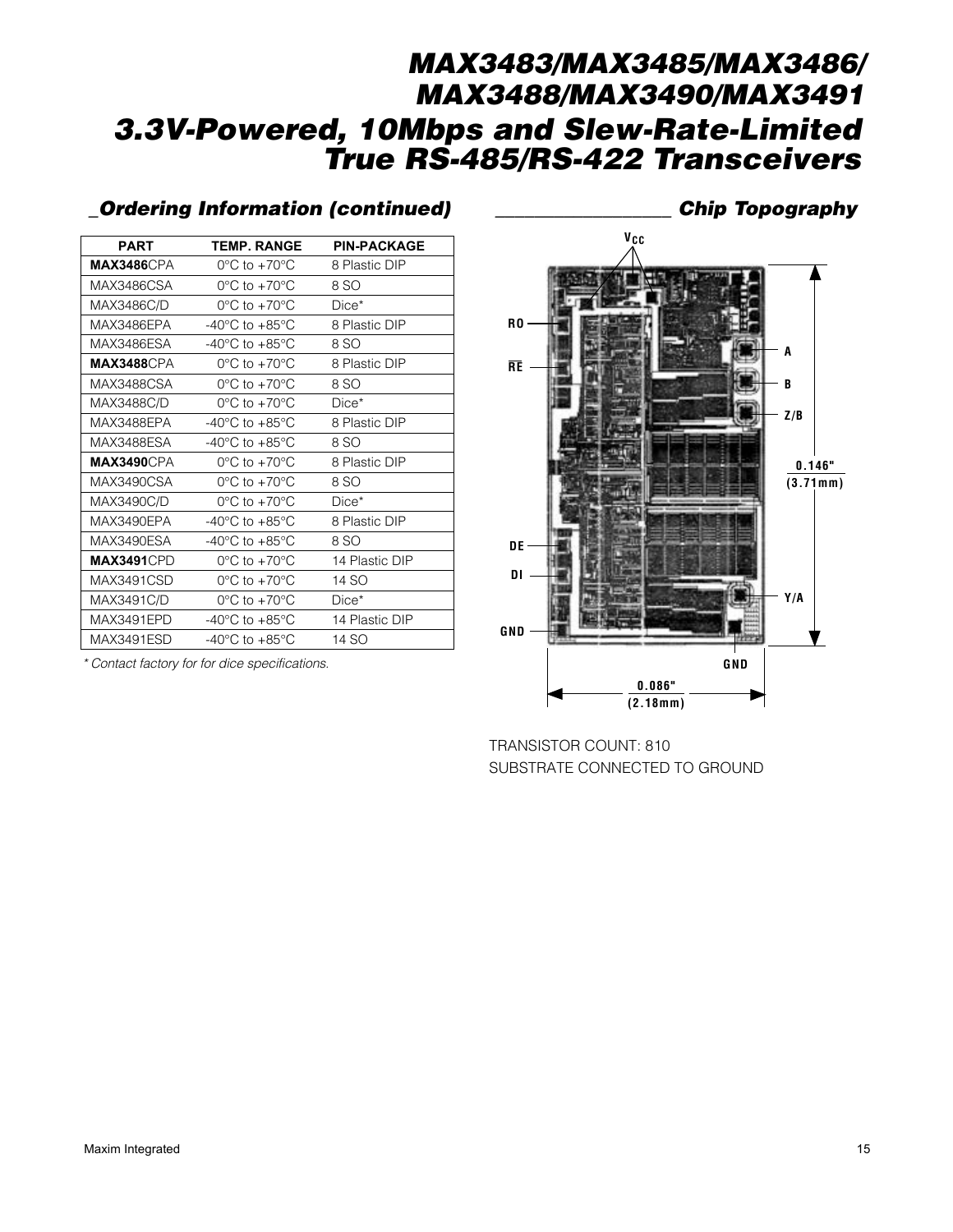#### Package Information

![](_page_15_Figure_2.jpeg)